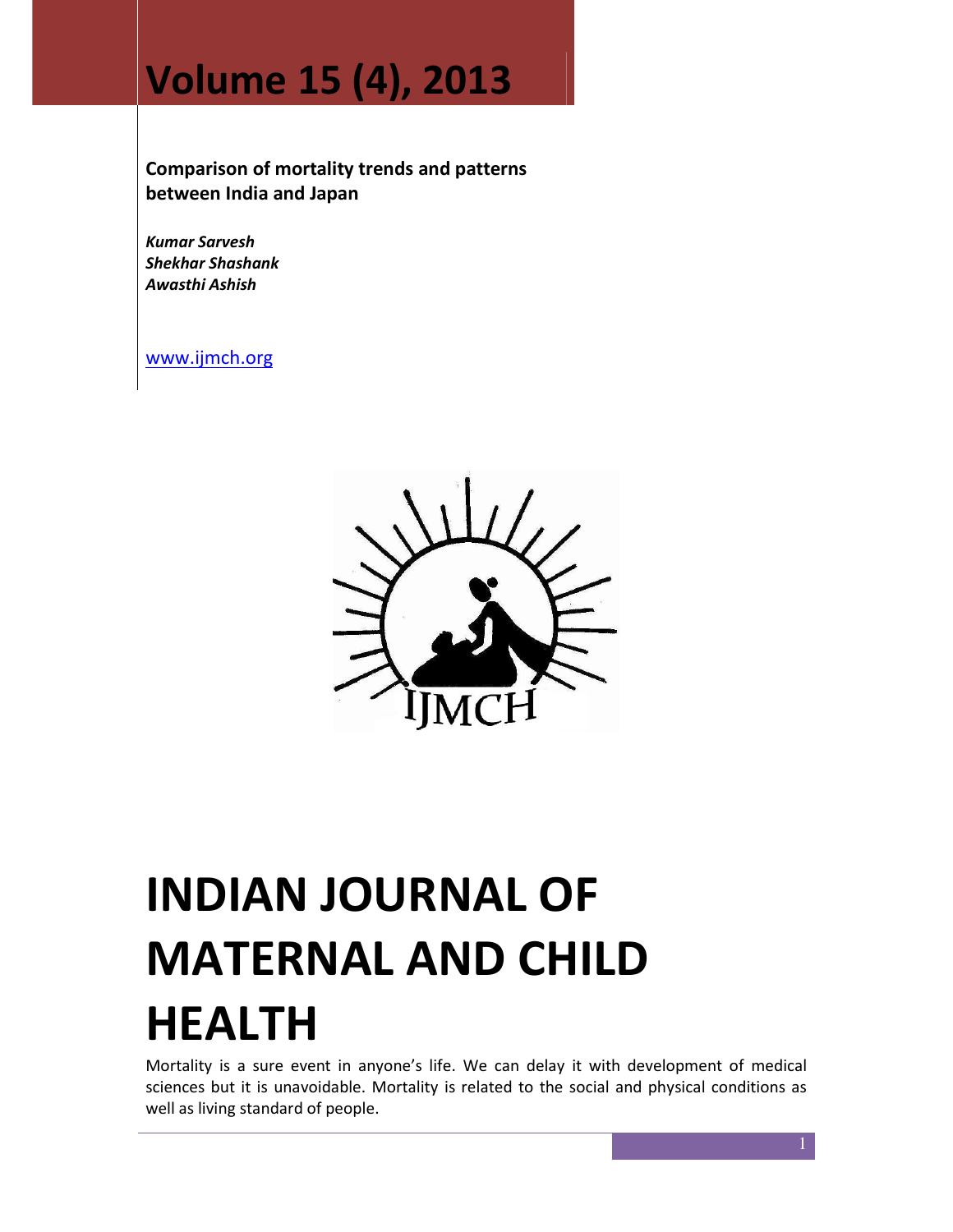### Comparison of mortality trends and patterns between India and Japan

Kumar Sarvesh<sup>1</sup>, Shekhar Shashank<sup>2</sup>, Awasthi Ashish<sup>3</sup> <sup>1</sup>S. N. Medical College Agra, <sup>2</sup>IIT, Kanpur,<sup>3</sup> SGPGIMS, Lucknow

#### ABSTRACT

Mortality is a sure event in anyone's life. We can delay it with development of medical sciences but it is unavoidable. Mortality is related to the social and physical conditions as well as living standard of people. There is an empirical relation between development of a society and life expectancy at birth. The present study attempts to compare mortality trend in India and Japan from 1950-2010. India and Japan both have achieved almost equal crude death rate but still India is lagging behind Japan in terms of life expectancy at birth, Infant mortality rate and under five mortality rates which are more refined measures of mortality. INTRODUCTION

Mortality is a term used in demography to express the number of deaths occurring in a population. Mortality is related to the social and physical conditions as well as living standard of people. It is also related to the public and social services like health and medical facilities, education, awareness in the public etc. The objective of this study is to compare the trends and patterns of mortality between India and Japan. The study will examine that how the mortality indicators like Crude Death Rate, Infant Mortality Rate, Under 5 Mortality Rate and Life Expectancy at Birth have evolved in the past 60 years for both the countries. The study will also try to find that how starting from the same economic conditions in 1940's, Japan has achieved one of the best figures in mortality and life expectancy in the world while India is still struggling. Since 1950's, most countries have seen an increase in life expectancy and a reduction in mortality. These changes have been more dramatic and noticeable in the developing countries of the world. Despite great improvements in the mortality indicators over the last five decades, large variations still remain between developed and developing countries. The overall objectives of this study are to understand the mortality trends and patterns of India and Japan and to identify the similarities and differences between them to get some idea about the health, economic, environmental and living conditions of the two countries.

Mortality is not only a demographic parameter but is also an indicator of economic and social conditions of a country. Mortality is directly related to the health and living conditions of the population. Amartya Sen in his study "Mortality as an indicator of economic success and failure" gives reasonable arguments to use mortality as an indicator of economic success and failure<sup>1</sup>. Mortality information can also throw light on the nature of social inequalities like gender bias and racial discriminations. Mortality data are not only informationaly rich but are also fast enough to provide guidance on a rapidly changing economic and social situation. The mortality shifts can draw attention to the need of policy change which other economic variables cannot predict. That is why it is very important to analyse and study the trends and patterns of mortality. On comparison with a better performing country we can get already built ideas and policies for making improvements in our own performance. The life expectancy in the developing countries has increased from 40.9 years in 1950 to 63.3 years by 2000, which is a remarkable and rapid achievement. The difference in longevity between developed and developing countries have also decreased over the period from 25.7 years to 11.6 years. As per her study the Infant Mortality Rate in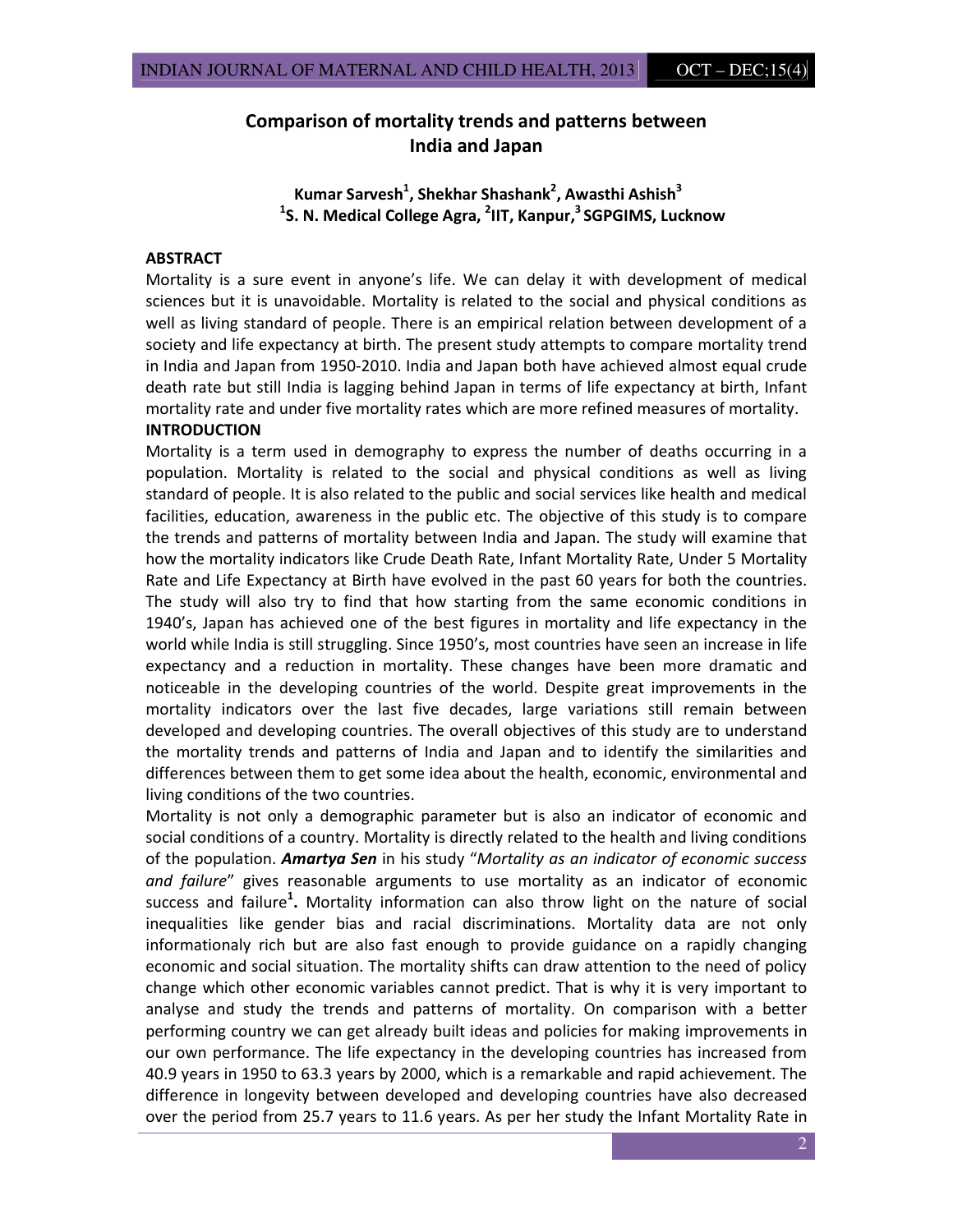less developed countries is 7 times more than the developing countries.(63/1000 and 9/1000). On a worldwide comparison of Infant Mortality rate India occupies  $50<sup>th</sup>$  position whereas Japan occupies the second last 220<sup>th</sup> position.<sup>4</sup>As per the comparison of Life Expectancy at birth by United Nations, Japan tops the list securing  $1<sup>st</sup>$  place while India holds the 139<sup>th</sup> place in the world <sup>5</sup>.

#### MATERIAL AND METHODS

Data for the current study have been taken from the various published studies of India and Japan. Crude death rate, under five mortality rate, Number of deaths in various groups and life expectancy at birth was compared in both the countries.

#### Mortality indicators

Life Expectancy: Life expectancy at birth is the number of years a new born child is expected to live. Life expectancy at any age means how many years more a person is expected to survive after attaining a particular age.

Crude Death Rate: The crude death rate is defined as the number of deaths in a specified period per 1,000 population. More specifically, it refers to the total number of deaths in a given geographic area, over a given period of time, divided by the mid-year population of the same geographic area, during the same time period (i.e., the population that is "exposed to risk" of death during the year). Infant Mortality Rate: IMR refers to the number of deaths among children under the age of one (i.e., infants) of a geographic area in a particular year per 1,000 live births of the same geographic area during the same year. It is calculated by dividing the number of infants who died within the first year of life by the number of live births in that year, times 1,000. Infant mortality rate (IMR) is the most widely used measure of mortality as it is highly sensitive to the health conditions of a population.

Under-five Mortality Rate: Under five mortality rate is the probability (expressed as per 1000 live births) of a child born in a specific year dying before reaching the age of five years, if subjected to current age specific mortality rates.

#### RESULT & ANALYSIS

The data for various mortality indicators has been collected from United Nations, Department of Economics and Social Affairs, Population Division, Population Estimates and Projections Section <sup>6</sup> The various sets of data used for comparison are listed below-Life expectancy at birth for both sexes combined (years)

| <b>Period</b> | 1955  | 1960 |  | 1950-   1955-   1960-   1965-   1970-   1975-   1980-   1985-   1990-   1995-   2000-   2005-<br>  1965   1970   1975   1980   1985 |  | 1990 | 1995 | 2000 | 2005 | 2010 |
|---------------|-------|------|--|-------------------------------------------------------------------------------------------------------------------------------------|--|------|------|------|------|------|
| India         | 37.91 |      |  | 40.89   44.09   47.51   50.77   54.16   56.20   57.71   58.98   60.70   62.47   64.19                                               |  |      |      |      |      |      |
| Japan         | 62.17 |      |  | 66.25   68.97   71.29   73.14   75.31   76.95   78.51   79.45   80.48   81.83   82.73                                               |  |      |      |      |      |      |

Life expectancies for both the countries have shown a remarkable increase, with life expectancy in India increasing from 37.91 in 1950 to 64.19 years in 2010, and in Japan increasing from 62.17 in 1950 to 82.73 years in 2010. However the difference in life expectancy has not improved much. In 1950-1955 the difference in life expectancy was 24 years and now in 2005-2010 it is 18 years. In spite of great economic developments in India, this difference in life expectancy is large. The reason which one may attribute to this is the over or effective performance of Japan in reducing mortality. Japan presently tops the world list in life expectancy.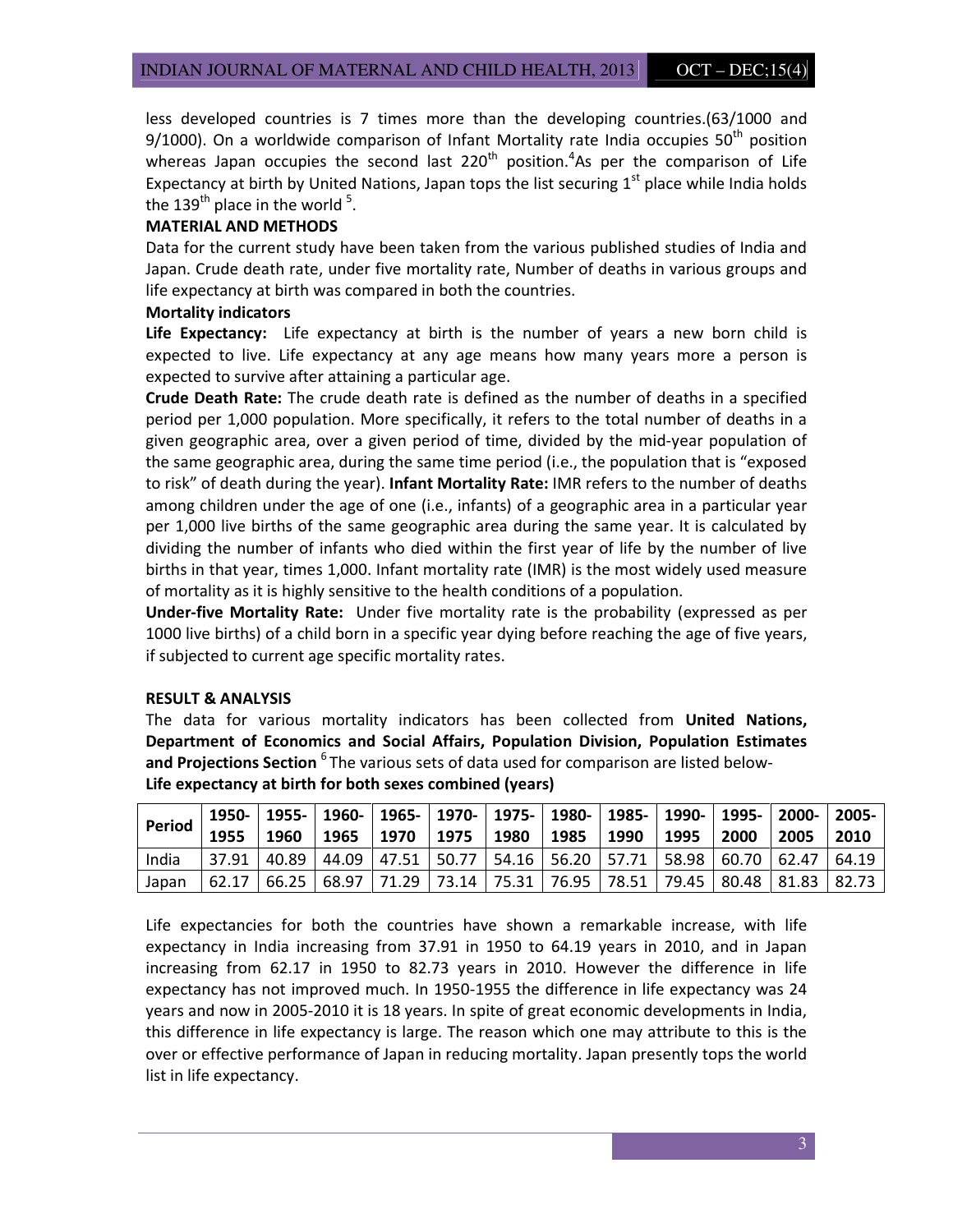| Period |                | 1950-l | <u> 1955- l</u> |                               | 1960-   1965-   1970- |       | 1975- | $ 1980- $ |       |                   | 1985-   1990-   1995-                 | 2000- l | 2005- |
|--------|----------------|--------|-----------------|-------------------------------|-----------------------|-------|-------|-----------|-------|-------------------|---------------------------------------|---------|-------|
|        |                | 1955   | 1960            | 1965                          | 1970                  | 1975  | 1980  | 1985      | 1990  | 1995              | 2000                                  | 2005    | 2010  |
| India  | Male           | 38.72  | 41.76           | 44.9                          | 48.21 51.32           |       | 54.3  | 56.2      | 57.65 |                   | 58.48 59.92 61.38                     |         | 62.8  |
|        | Female   37.06 |        | 39.95           | 43.23                         | 46.77                 | 50.21 | 54.07 |           |       |                   | 56.23 57.81 59.56 61.58               | 63.68   | 65.73 |
| Japan  | Male           | 60.4   | 64.07           | 66.5                          | 68.68                 | 70.47 | 72.64 | 74.12     |       | 75.53 76.27 77.07 |                                       | 78.28   | 79.25 |
|        | Female         | 63.93  |                 | 68.47   71.48   73.93   75.78 |                       |       | 77.88 | 79.63     |       |                   | 81.31   82.44   83.71   85.21   86.06 |         |       |

#### Life expectancy at birth (years)

Table shows the comparison of female and male life expectancy between India and Japan respectively. There has been an increase in female life expectancies for both the countries showing that the conditions of living for women have improved. The female life expectancy has increased to 86 years in Japan and 65.7 years in India. One interesting thing to note is that while comparing the male and female life expectancies for Japan, we find that female life expectancy has always been greater than male life expectancy. The reason for this is biologically given as the women are genetically superior to men. But when we compare male and female life expectancies for India, we find that during 1950-1955 female life expectancy was less than male life expectancy. Presently in 2005-2010 we see that female life expectancy has left behind the male life expectancy. This fact shows the dramatic change in life of women which has occurred in India after independence. In the early to mid  $20<sup>th</sup>$  century the position of women in Indian society was not good. They had to face deprivation at all levels including health and medical facilities. However with education and increasing awareness about sex equality such differences has been reduced significantly.

|               | Crude acath rate (acaths per 1,000 populations) |       |       |       |       |       |       |       |       |       |       |       |
|---------------|-------------------------------------------------|-------|-------|-------|-------|-------|-------|-------|-------|-------|-------|-------|
| <b>Period</b> | 1950-                                           | 1955- | 1960- | 1965- | 1970- | 1975- | 1980- | 1985- | 1990- | 1995- | 2000- | 2005- |
|               | 1955                                            | 1960  | 1965  | 1970  | 1975  | 1980  | 1985  | 1990  | 1995  | 2000  | 2005  | 2010  |
| India         | 26                                              | 23    | 20    | 17    | 15    | 13    | 12    |       | 10    | q     | q     |       |
| Japan         |                                                 | 8     |       |       |       |       |       |       |       |       |       | O     |

Crude death rate (deaths per 1,000 populations)

Below figure shows the comparison of Crude Death Rate between the two countries from 1950 to 2010. There has been a tremendous decrease in crude death rate in India from a value of 26 to 8 in 60 years. This is well predicted by the patterns of life expectancy also. One important thing to note here in case of India is that the decrease in CDR was more from 1950 to 1980. It has gradually slowed down from 1980 onwards. In the mid century the

major causes of deaths were bacterial and other infectious diseases. There was a great emphasis on controlling these diseases by improving the quality of living areas, sanitation, water supply and other public amenities. That rapid decrement is because of these reasons. Whereas after 1980's the contribution of these reasons to death was already reduced so there was not

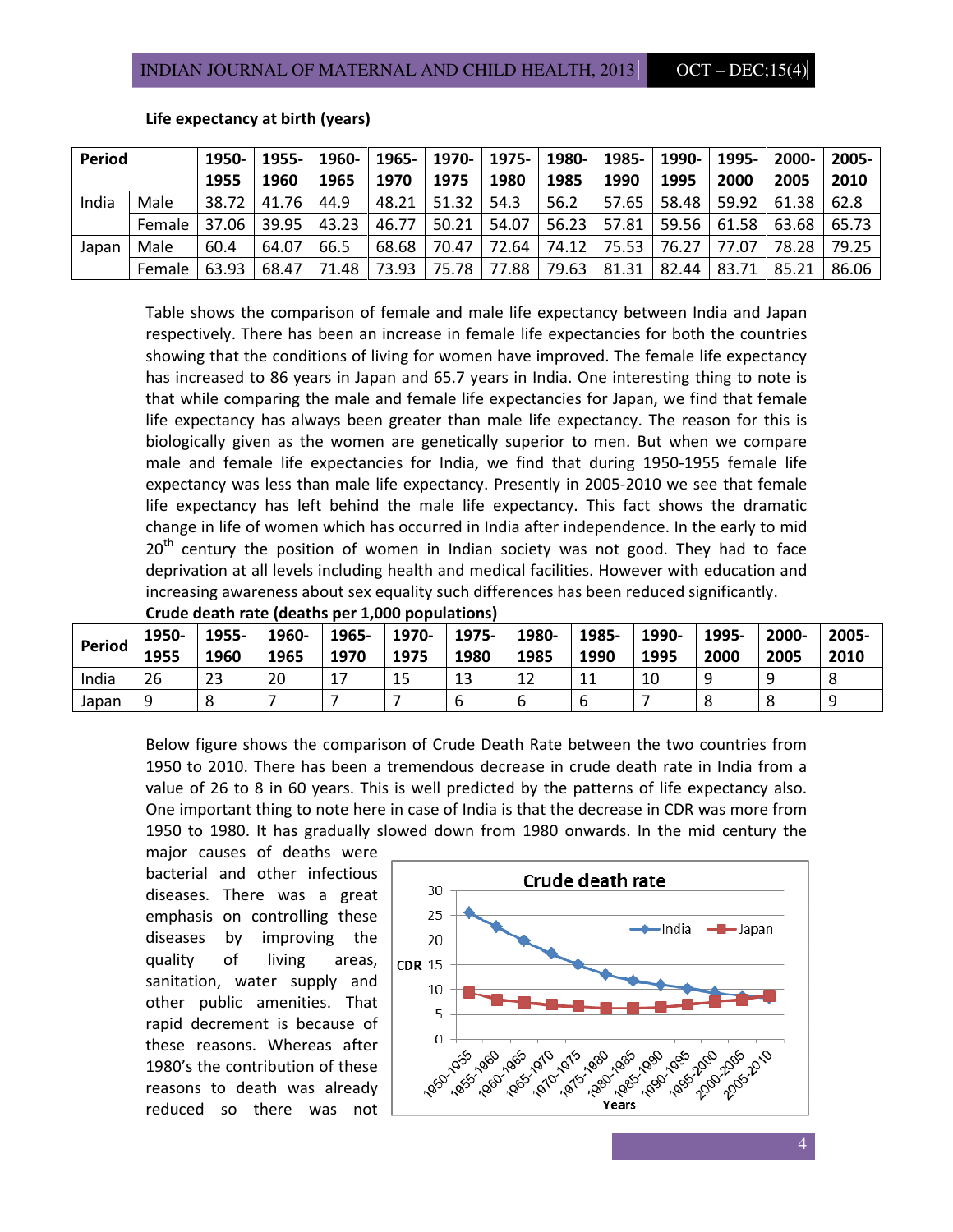enough scope of improvement. Now to reduce the death rate further down India needs to pay emphasis on improving the medical and health facilities.

On observing the crude death rate trend of Japan, we see that there has been an increase in Crude death rate of Japan after 1980, which is quite opposite to one normally expects. The increase in life expectancy as shown above seems contradictory to the Crude death rate pattern. The explanation for this ambiguity is that the present population of Japan consists of a higher ratio of senior population, which has higher chances of death. According to an estimate of National Institute of Population and Social Security Research, Japan this trend will continue for Japan and its crude death rate will achieve a value of 12.1 in 2020 and 16.2 in 2050. $^7$ 

| <b>Period</b> | 1950-<br>1955 | 1955-<br>1960 | 1965 | 1970 | 1960-   1965-   1970-   1975-   1980-   1985-  <br>1975 | 1980 | 1985 | 1990 | 1990-  <br>1995 | 1995-<br>2000 | 2000-<br>2005 | $2005 -$<br>2010 |
|---------------|---------------|---------------|------|------|---------------------------------------------------------|------|------|------|-----------------|---------------|---------------|------------------|
| India         | 165           | 153           | 140  | 128  | 118                                                     | 106  | 95   | 85   | 76              | 69            | 61            | 53               |
| Japan         | 50            | 37            | 26   | 16   |                                                         | ۹    |      |      | Δ               |               |               |                  |

Infant mortality rate, for both sexes combined (infant deaths per 1,000 live births)

Table compares the infant mortality rate between India and Japan. Japan has one of the lowest infant mortality rates in the world whereas India is yet struggling to achieve the Millennium Development Goal. Japan reduced its IMR significantly from 1950 to 1980. India is also continuously reducing the infant mortality rate. It has decreased from a value of 165 in 1950-55 to 53 in 2005-10. The factors responsible for this reduction are improving literacy rate of females, good medical and educational facilities close to the place of residence and effective means of transportation and communication. However there have been reductions, India is yet far behind as compared to other countries. Some states of India like UP have still high infant mortality rates.

Under-five mortality, 5q0, for both sexes combined (deaths under age five per 1,000 live births)

| Period | 1980-1985 | 1985-1990 | 1990-1995 | 1995-2000 | 2000-2005 | 2005-2010 |
|--------|-----------|-----------|-----------|-----------|-----------|-----------|
| India  | 135       | 120       | 108       | 96        | 84        | רד        |
| Japan  |           |           |           |           |           |           |

Table compares the Under-five mortality rate between the two countries. Japan already achieved a low value of under-five mortality rate (9) in 1980 and has reduced it further down to 4 in 2010. India too has reduced the under-five mortality rate from 135 in 1980 to almost half ie- 72 in 2010. As per the Millennium Development Goals, India should have reduced its under-five mortality rate to  $1/3^{rd}$  of that in 1990 ie to a value of 40. So still there is a huge difference to cover. According to the UNICEF report India accounts for 21 percent of the under-five children dying in the world. $8$ 

The life expectancy and crude death rate data used here are from 1950-2010, infant mortality data is from 1980-2010 and age specific death data is for the year 2010. The data seems to be consistent with the normal observations, however there may be some discrepancies because of the data collection techniques (surveys and census). As some of the data is based on estimates, so it may also be the cause of errors.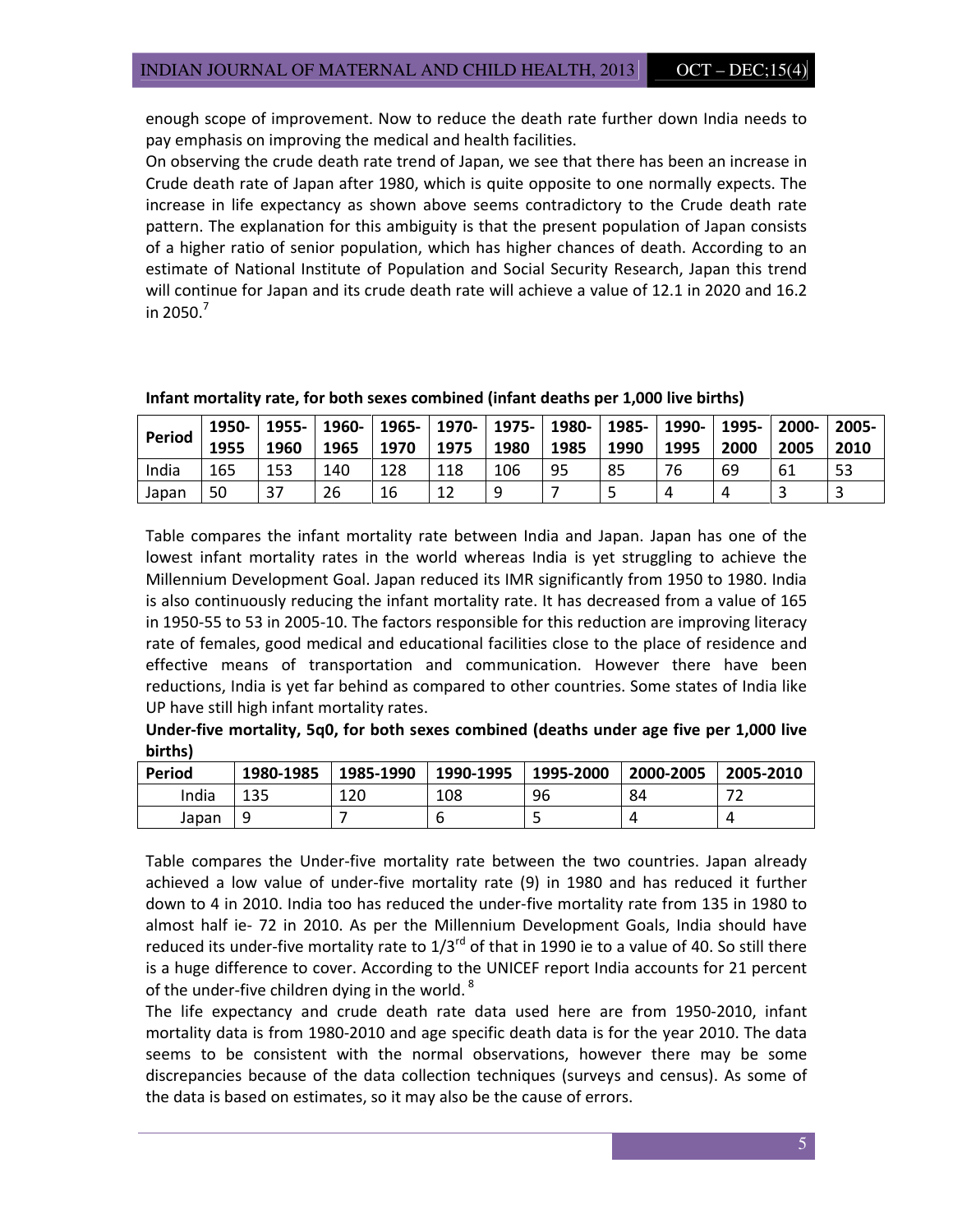

Deaths (at 5yr age groups)

Below the figures shows the comparison of number of deaths by age group of males and females for the period 2005-10 for India and Japan respectively. If we observe the two graphs closely we would notice a selective discrimination against girl child in India. In Japan the number of deaths of male children under-five years of age is more than female, whereas in India it's the opposite. The scenario is opposite to what it should be biologically in the case of India. This is basically due to

discrimination against girl child in India for the health and care in early years of childhood. Also there arise many cases of intentional killing of girl child. Going beyond 5 years of age, in the age group 5 to 9 in India, still there is higher number of girl child deaths as compared to male child deaths. In the age group 20-80 numbers of male deaths is higher than the female

deaths. This is because of the high risk of loss of life of male population which may be related to natural deficiency, bad habits like drinking, smoking or involvement in risky jobs. In case of Japan the number of male deaths is more than the number of female deaths for the age group 0- 85. It clearly depicts the better position enjoyed by women in Japanese



the social conditions of a country or region.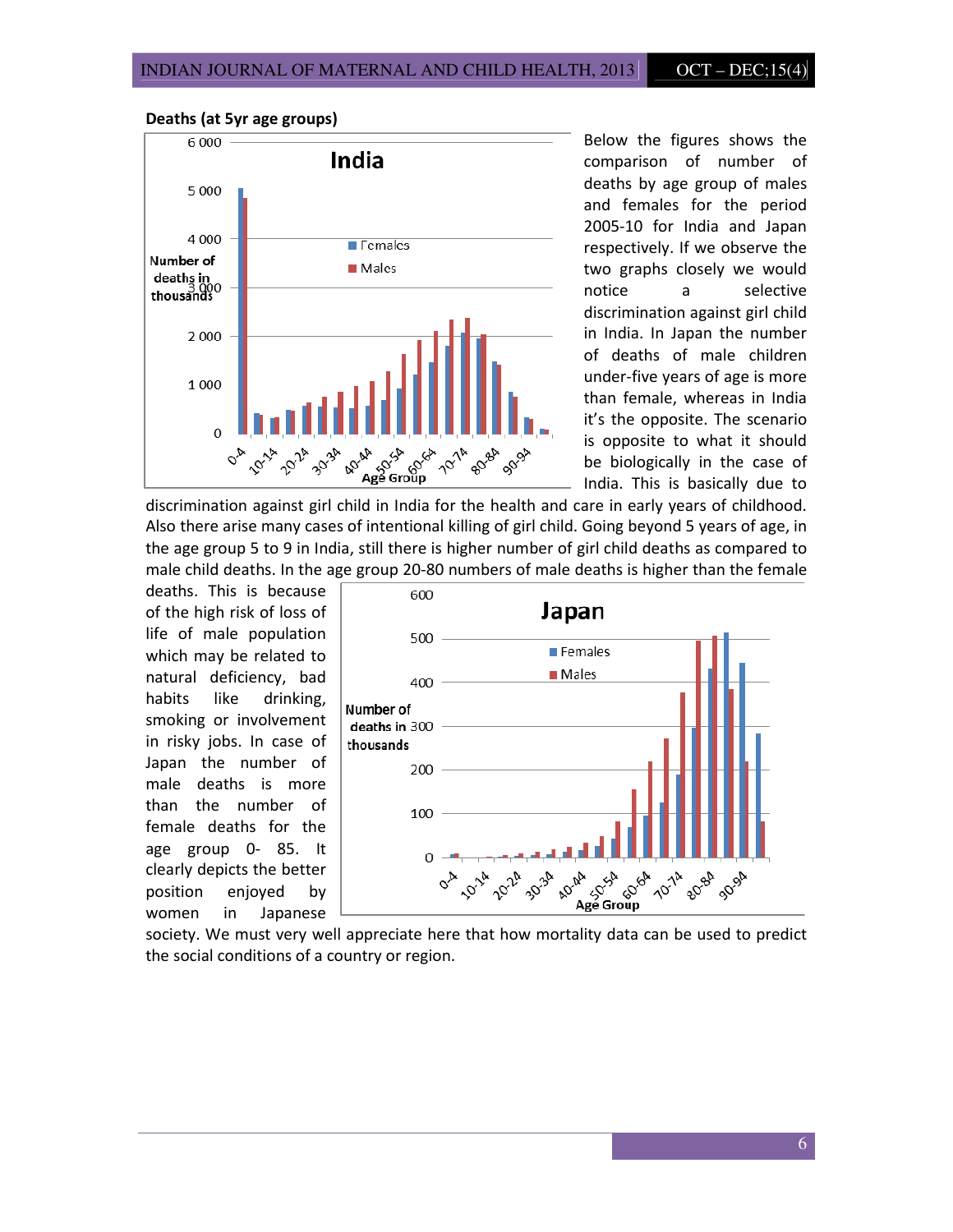In Table, a list of top ten causes of deaths has been given for both the countries India and Japan.<sup>9</sup> In the case of India most people die because of heart problems and in Japan because of stoke. One important feature to note in this comparison is that the diseases like Diarrhoea, tuberculosis and low birth weight still account for top ten causes of deaths in India where as these diseases

| S. No. | <b>India</b>           | Japan                  |
|--------|------------------------|------------------------|
| 1      | heart<br>Coronary      | Stroke                 |
|        | disease                |                        |
| 2      | Diarrhoeal diseases    | Influenza & Pneumonia  |
| 3      | Lung disease           | Coronary heart disease |
| 4      | <b>Stroke</b>          | <b>Lung Cancers</b>    |
| 5      | Influenza<br>&         | Stomach cancer         |
|        | Pneumonia              |                        |
| 6      | Tuberculosis           | Colon-rectum cancers   |
| 7      | Low Birth Weight       | Liver cancer           |
| 8      | Suicide                | Suicide                |
| 9      | Lever disease          | Pancreas cancer        |
| 10     | Road traffic accidents | Kidney disease         |

#### A comparison of Causes of Deaths:

are not predominant causes of deaths in Japan. In case of Japan we see that the various types of cancers like lung, stomach, colon-rectum, pancreas and stomach account for most of the deaths. This comparison clearly illustrates that how the major causes of deaths in a developing country are infectious, viral and heart diseases (arising because of poor living and medical facilities), whereas in a developed country these are non-communicable diseases like stroke and cancer(arising because of bad life style).

As child mortality is one of the most important mortality indicators, and in India there is high under-five mortality rate, it is important to visit the causes of child mortality separately. As per the UNICEF report<sup>9</sup> the major causes of child mortality in India are neonatal (37 per cent), pneumonia (19 per cent), diarrhoea (17 per cent), and AIDS (3 per cent). The high percentage contribution of neonatal deaths reflects the poor maternal and child care. The deaths because of pneumonia and diarrhoea may be attributed to the unavailability of health services near to the households and also to the unawareness or illiteracy of the masses .On the other hand Japan has one of the lowest child mortality rates in the world.

#### Explanation of the observed mortality trends through some Classical theories:

The Epidemiological Transition theory<sup>10</sup> very well explains the mortality trends especially life expectancy and crude death rate patterns for India and Japan. According to this theory there are three stages of the epidemiological transition- Age of pestilence and famine, Age of receding pandemics and Age of degenerative and man-made diseases. In the age of pestilence and famine life expectancy at birth is low- between 20-40 years. The period till 1960 in India belongs to this stage where life expectancy was quite low. The main factors of death were infectious and parasitic diseases, plagues, natural disasters and famines. In the age of receding pandemics life expectancy at birth is between 30 and 50 years. The period from 1960-1975 in India fits in this category. In this period there was a significant decline in epidemics and infectious diseases as predicted by this theory. The decline in mortality was mainly because of improved food and overall living conditions. In the third stage ie- Age of degenerative and man-made diseases life expectancy reaches 70 years. In this stage typhoid, tuberculosis, smallpox and cholera are replaced by chronic diseases such as heart disease, cancer, stroke, diabetes, and the like. India is presently in a shift from second stage to third stage. The present top ten causes (Table 1) of deaths in India very well support this fact. The contribution of the diseases like small pox, cholera and tuberculosis in total deaths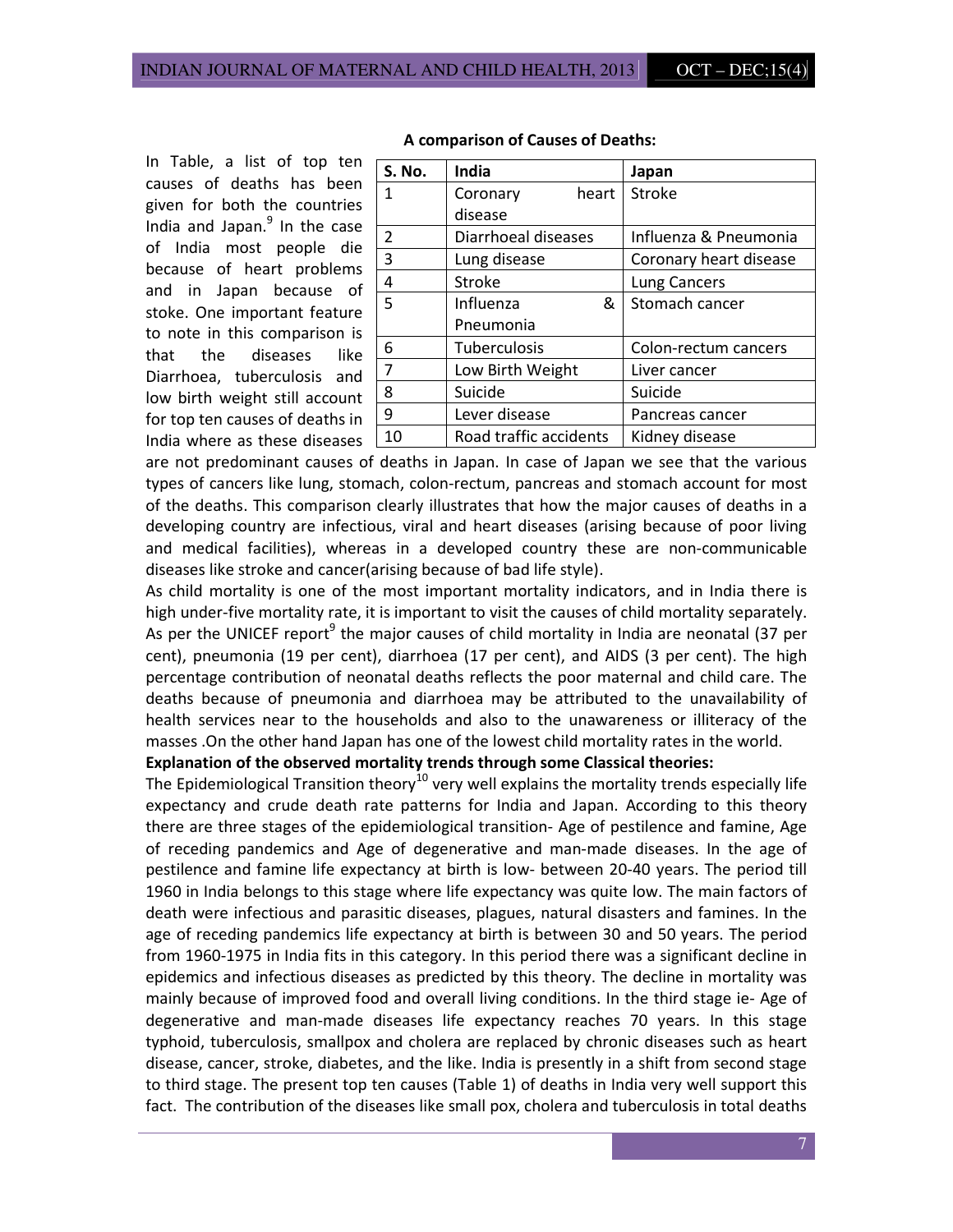is decreasing and heart diseases and cancer are taking their place slowly. In Japan this shift from second stage to third stage was seen in the period of 1950 to 1970. Presently Japan has a life expectancy of more than 70 years and can be said to have reached the third stage of epidemiological transition. The top ten causes of deaths in Japan very well support this argument. In the list we can see the presence of diseases like stroke, heart diseases and cancers.

According to the theory of Thomas McKeown on mortality declines in the industrialized world, the decline in mortality has been more attributable to the "environmental factors". Environmental factors include improvement in nutrition due to greater food supplies, the introduction of hygiene measures such as the purification of water, efficient sewage disposal, and improved food hygiene. The sharp decline in mortality in India in the period from 1950-1970 can be can be well explained by this theory.

#### **CONCLUSION**

India and Japan have shown distinct patterns of mortality over the last 60 years. Japan has achieved greatly in terms of reducing its mortality indicators whereas India is yet struggling to cope up with the rest of the world in reducing few parameters like child mortality rate. Both the countries have shown constant increment in life expectancy since 1960 and decrement in infant and child mortality rates. Japan has the highest life expectancy and lowest infant mortality in the world. India on the other hand does not hold good position in both. The difference in life expectancy between both the countries is still 18 years, which is very high. There has also been a significant decrease in crude death rate in India since 1950. The decrement in crude death rate and increment in life expectancy may be attributed to the improved living conditions, better health and medical facilities, education and improved means of transportation and communication. In India there have been decrements in infant and child mortality rates but it is still far behind to achieve its millennium development goals. Japan however shows a dramatic pattern in crude death rate, with its crude death rate constantly increasing from 1980's till today. The reason for such a pattern is the ageing population of Japan. With a larger composition of old age population which is more prone to death, the crude death rate of Japan is increasing and is expected to increase further till 2050. On comparing the number of male and female deaths between both the countries we observe an unnatural trend of child death rate in India with number of female deaths being more than males. This trend shows us the glimpse of selective discrimination against girl child in India.

The facts and findings obtained in this study are well supported by the previous studies. The trends observed can be well explained by theories like Epidemiological transition theory. In India the period till 1960 belongs to the age of pestilence and famine, the period from 1960 to 1975 to the age of receding pandemics and right now it is witnessing a change from this second stage to the third stage called Age of degenerative and man-made diseases. Japan on the other hand showed this shift from second stage to the third stage in 1950 to 1970. Presently it is in the third stage of epidemiological transition. These facts are well supported by the top ten causes of deaths in both the countries. In India we still have diseases like diarrhoea, tuberculosis, low birth weight as major causes of deaths while in Japan the chronic and non-communicable diseases like stroke and cancer comprise the major causes of deaths.

This study provides a thorough comparison of different mortality parameters between both the countries. As Japan is way ahead of India in most of these, so India can observe the